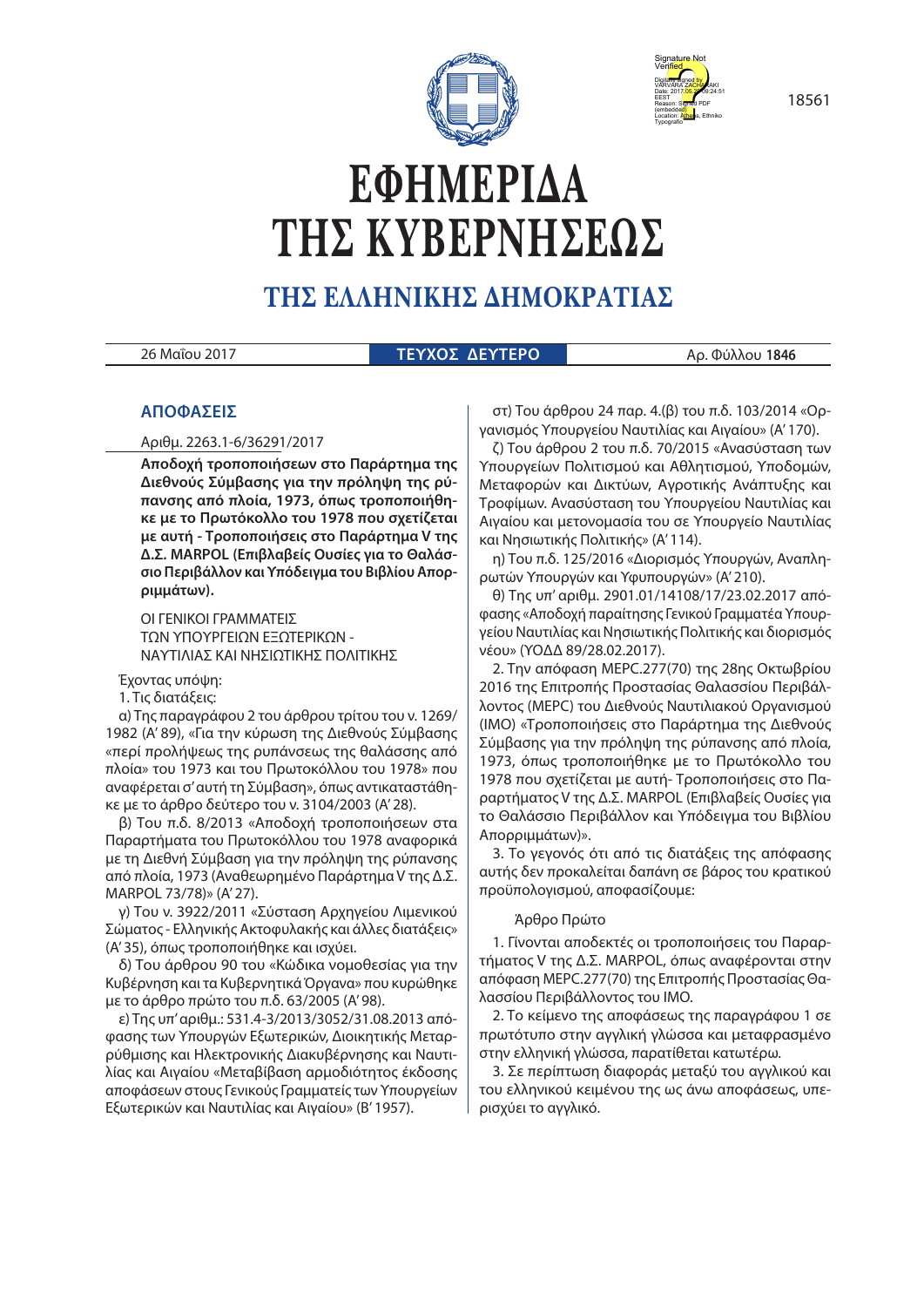# **RESOLUTION MEPC.277(70) (Adopted on 28 October 2016)**

# **AMENDMENTS TO THE ANNEX OF THE INTERNATIONAL CONVENTION FOR THE PREVENTION OF POLLUTION FROM SHIPS, 1973, AS MODIFIED BY THE PROTOCOL OF 1978 RELATING THERETO**

# **Amendments to MARPOL Annex V**

# **(HME substances and Form of Garbage Record Book)**

THE MARINE ENVIRONMENT PROTECTION COMMITTEE,

RECALLING Article 38(a) of the Convention on the International Maritime Organization concerning the functions of the Marine Environment Protection Committee conferred upon it by international conventions for the prevention and control of marine pollution from ships,

NOTING article 16 of the International Convention for the Prevention of Pollution from Ships, 1973, as modified by the Protocol of 1978 relating thereto (MARPOL), which specifies the amendment procedure and confers upon the appropriate body of the Organization the function of considering and adopting amendments thereto,

HAVING CONSIDERED, at its seventieth session, proposed amendments to MARPOL Annex V concerning substances that are harmful to the marine environment (HME) and Form of Garbage Record Book,

1 ADOPTS, in accordance with article 16(2)(d) of MARPOL, amendments to MARPOL Annex V, the text of which is set out in the annex to the present resolution;

2 DETERMINES, in accordance with article 16(2)(f)(iii) of MARPOL, that the amendments shall be deemed to have been accepted on 1 September 2017 unless prior to that date, not less than one third of the Parties or Parties the combined merchant fleets of which constitute not less than 50% of the gross tonnage of the world's merchant fleet, have communicated to the Organization their objection to the amendments;

3 INVITES the Parties to note that, in accordance with article 16(2)(g)(ii) of MARPOL, the said amendments shall enter into force on 1 March 2018 upon their acceptance in accordance with paragraph 2 above;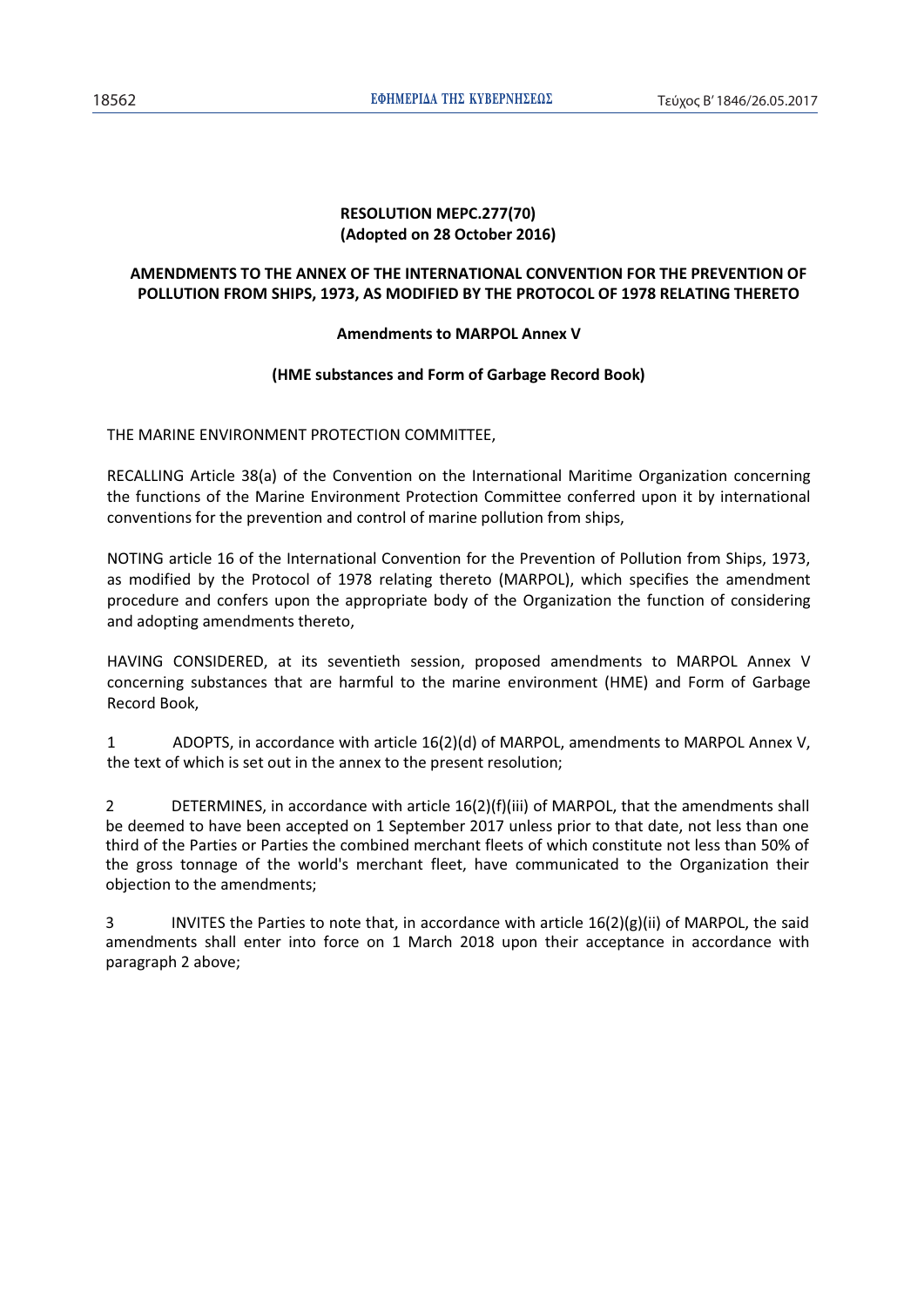4 REQUESTS the Secretary-General, for the purposes of article 16(2)(e) of MARPOL, to transmit certified copies of the present resolution and the text of the amendments contained in the annex to all Parties to MARPOL;

5 REQUESTS FURTHER the Secretary-General to transmit copies of the present resolution and its annex to Members of the Organization which are not Parties to MARPOL.

#### ANNEX

#### **AMENDMENTS TO MARPOL ANNEX V**

#### **(HME substances and Form of Garbage Record Book)**

#### **ANNEX V**

#### **REGULATIONS FOR THE PREVENTION OF POLLUTION BY GARBAGE FROM SHIPS**

# **Regulation 4**

#### **Discharge of garbage outside special areas**

1 In the second sentence of paragraph 1.3, the words "taking into account guidelines developed by the Organization" are replaced with the words "in accordance with the criteria set out in appendix I of this Annex".

- 2 A new paragraph 3 is added as follows:
	- "3 Solid bulk cargoes as defined in regulation VI/1-1.2 of the International Convention for the Safety of Life at Sea (SOLAS), 1974 , as amended, other than grain, shall be classified in accordance with appendix I of this Annex, and declared by the shipper as to whether or not they are harmful to the marine environment<sup>\*</sup>."
- 3 The existing paragraph 3 is renumbered as paragraph 4.

## **Regulation 6**

 $\overline{a}$ 

#### **Discharge of garbage within special areas**

4 Paragraph 1.2.1 is replaced with the following:

<sup>\*</sup> For ships engaged in international voyages, reference is made to section 4.2.3 of the International Maritime Solid Bulk Cargoes (IMSBC) Code; for ships not engaged in international voyages, other means of declaration may be used, as determined by the Administration.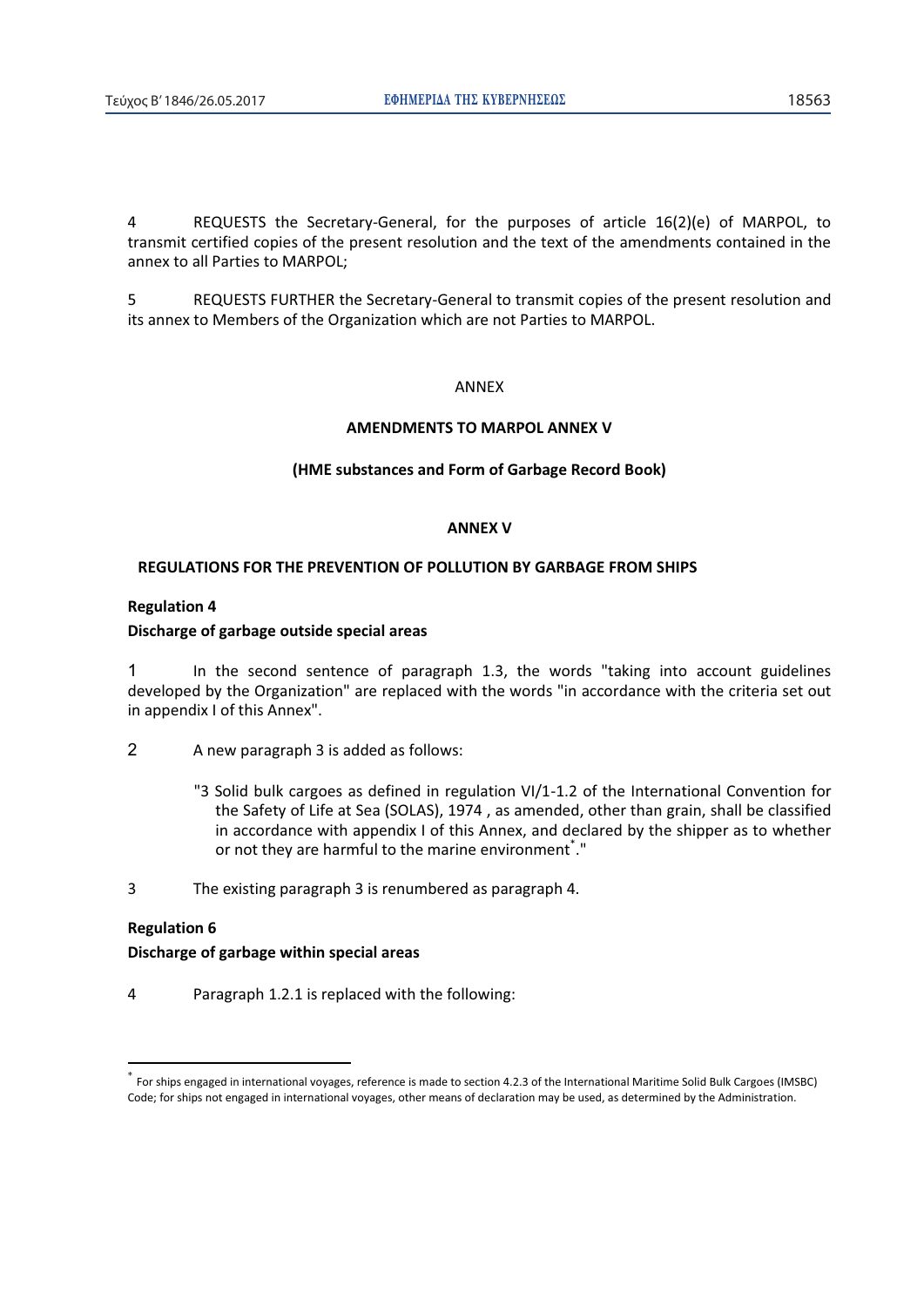- ".1 Cargo residues contained in hold washing water do not include any substances classified as harmful to the marine environment according to the criteria set out in appendix I of this Annex;"
- 5 A new paragraph 1.2.2 is added as follows:
	- ".2 Solid bulk cargoes as defined in regulation VI/1-1.2 of the International Convention for the Safety of Life at Sea (SOLAS), 1974 , as amended, other than grain, shall be classified in accordance with appendix I of this Annex, and declared by the shipper as to whether or not they are harmful to the marine environment $^{\dagger};$ "
- 6 A new paragraph 1.2.3 is added as follows:
	- ".3 Cleaning agents or additives contained in hold washing water do not include any substances classified as harmful to the marine environment taking into account guidelines developed by the Organization;"

7 The existing paragraphs 1.2.2 to 1.2.4 are renumbered as paragraphs 1.2.4 to 1.2.6. The renumbered paragraph 1.2.6 is amended to read as follows:

".6 Where the conditions of subparagraphs .2.1 to .2.5 of this paragraph have been fulfilled, discharge of cargo hold washing water containing residues shall be made as far as practicable from the nearest land or the nearest ice shelf and not less than 12 nautical miles from the nearest land or the nearest ice shelf."

#### **Regulation 10**

 $\overline{a}$ 

#### **Placards, garbage management plans and garbage record-keeping**

8 In the chapeau of paragraph 3, the words "the appendix" is replaced with the words "appendix II".

- 9 Paragraph 3.2 is replaced with the following:
	- ".2 The entry for each discharge into the sea under regulations 4, 5, 6 or section 5.2 of chapter 5 of part II-A of the Polar Code shall include date and time, position of the ship (latitude and longitude), category of the garbage and the estimated amount (in cubic metres) discharged. For discharge of cargo residues the discharge start and stop positions shall be recorded in addition to the foregoing;"
- 10 After the existing paragraph 3.2, new paragraphs 3.3 and 3.4 are inserted as follows:
	- ".3 The entry for each completed incineration shall include date and time and position of the ship (latitude and longitude) at the start and stop of incineration, categories of garbage incinerated and the estimated amount incinerated for each category in cubic metres;
	- .4 The entry for each discharge to a port reception facility or another ship shall include date and time of discharge, port or facility or name of ship, categories of garbage discharged, and the estimated amount discharged for each category in cubic metres;"

<sup>&</sup>lt;sup>\*</sup> For ships engaged in international voyages, reference is made to section 4.2.3 of the International Maritime Solid Bulk Cargoes (IMSBC) Code; for ships not engaged in international voyages, other means of declaration may be used, as determined by the Administration.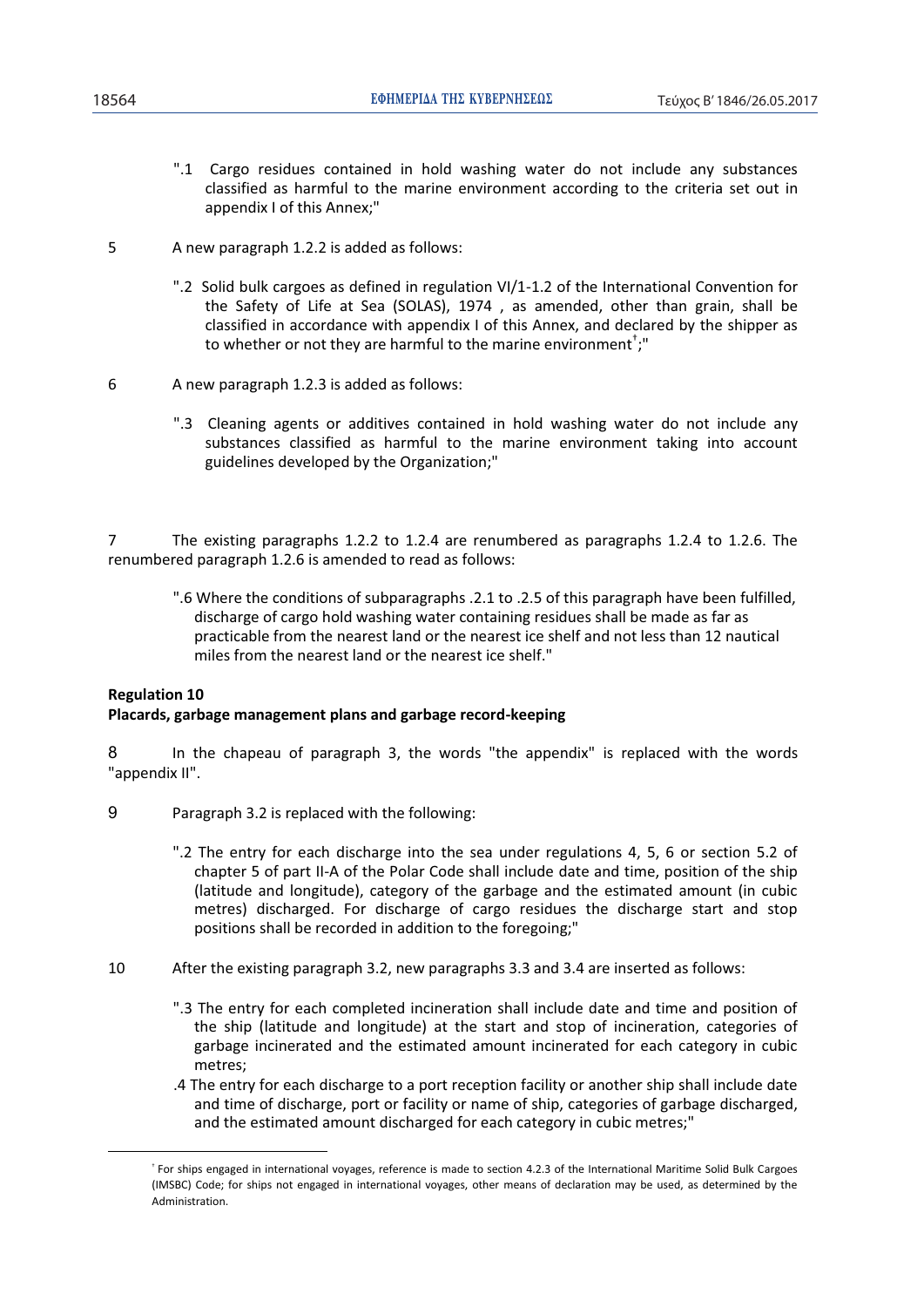$\overline{a}$ 

11 The existing paragraph 3.3 is renumbered as 3.5 and between the words "Book" and "shall", the words "along with receipts obtained from reception facilities" are inserted.

- 12 The existing paragraph 3.4 is renumbered as 3.6 and is replaced with the following:
	- ".6 In the event of any discharge or accidental loss referred to in regulation 7 of this Annex an entry shall be made in the Garbage Record Book, or in the case of any ship of less than 400 gross tonnage, an entry shall be made in the ship's official log-book of the date and time of occurrence, port or position of the ship at time of occurrence (latitude, longitude and water depth if known), the reason for the discharge or loss, details of the items discharged or lost, categories of garbage discharged or lost, estimated amount for each category in cubic metres, reasonable precautions taken to prevent or minimize such discharge or accidental loss and general remarks."

13 A new appendix I is added as follows and the existing appendix is renumbered as appendix II:

#### **"Appendix I**

# **Criteria for the classification of solid bulk cargoes as harmful to the marine environment**

For the purpose of this Annex, cargo residues are considered to be harmful to the marine environment (HME) if they are residues of solid bulk cargoes which are classified according to the criteria of the United Nations Globally Harmonized System of Classification and Labelling of Chemicals (GHS) meeting the following parameters<sup> $\ddagger$ </sup>:

- .1 Acute Aquatic Toxicity Category 1; and/or
- .2 Chronic Aquatic Toxicity Category 1 or 2; and/or
- .3 Carcinogenicity<sup>§</sup> Category 1A or 1B combined with not being rapidly degradable and having high bioaccumulation; and/or
- .4 Mutagenicity<sup>§</sup> Category 1A or 1B combined with not being rapidly degradable and having high bioaccumulation; and/or
- .5 Reproductive Toxicity<sup>§</sup> Category 1A or 1B combined with not being rapidly degradable and having high bioaccumulation; and/or
- .6 Specific Target Organ Toxicity Repeated Exposure<sup>§</sup> Category 1 combined with not being rapidly degradable and having high bioaccumulation; and/or
- .7 Solid bulk cargoes containing or consisting of synthetic polymers, rubber, plastics, or plastic feedstock pellets (this includes materials that are shredded, milled, chopped or macerated or similar materials)."

<sup>&</sup>lt;sup>‡</sup> The criteria are based on UN GHS. For specific products (e.g. metals and inorganic metal compounds) guidance available in UN GHS, annexes 9 and 10 is essential for proper interpretation of the criteria and classification and should be followed.

<sup>&</sup>lt;sup>§</sup> Products that are classified for Carcinogenicity, Mutagenicity, Reproductive Toxicity or Specific Target Organ Toxicity Repeated Exposure for oral and dermal hazards or without specification of the exposure route in the hazard statement.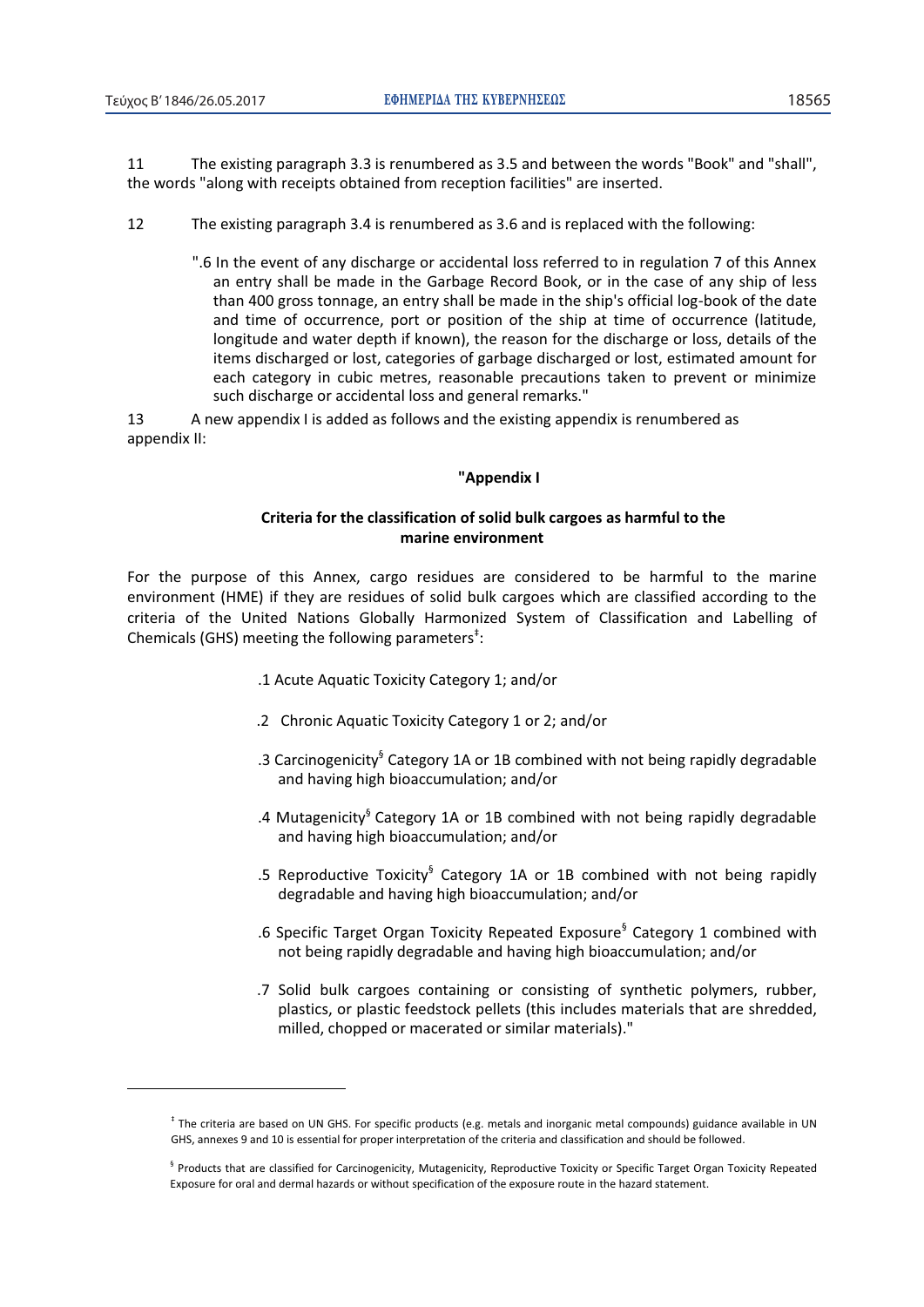#### **Appendix II**

#### **Form of Garbage Record Book**

14 Section 3 of the renumbered appendix II is replaced with the following:

#### **"3 Description of the garbage**

Garbage is to be grouped into categories for the purposes of recording in parts I and II of the Garbage Record Book (or ship's official log-book) as follows:

#### **Part I**

- A Plastics
- B Food wastes
- C Domestic wastes
- D Cooking oil
- E Incinerator ashes
- F Operational wastes
- G Animal carcasses
- H Fishing gear
- I E-waste

#### **Part II**

- J Cargo residues (non-HME)
- K Cargo residues (HME)"

15 The Record of Garbage Discharges in the renumbered appendix II is replaced with the following:

#### **"RECORD OF GARBAGE DISCHARGES**

#### **PART I For all garbage other than cargo residues as defined in regulation 1.2 (Definitions)**

**(All ships)** 

| Ship's name | Distinctive number or letters | <b>IMO</b> number |
|-------------|-------------------------------|-------------------|
|             |                               |                   |

#### **Garbage categories**

|        | <b>A-Plastics</b>     | <b>B</b> -Food waste        | <b>C</b> -Domestic wastes | <b>D</b> -Cooking oil |                   |
|--------|-----------------------|-----------------------------|---------------------------|-----------------------|-------------------|
|        | <b>E</b> -Incinerator | <b>F-Operational wastes</b> | <b>G</b> -Animal          | н.                    | <b>I-E-wastel</b> |
| lashes |                       |                             | 'carcasses                | Fishing gear          |                   |

**Discharges under MARPOL Annex V regulations 4 (Discharge of garbage outside special areas), 5 (Special requirements for discharge of garbage from fixed or floating platforms) or 6 (Discharge of garbage within special areas) or chapter 5 of part II-A of the Polar Code**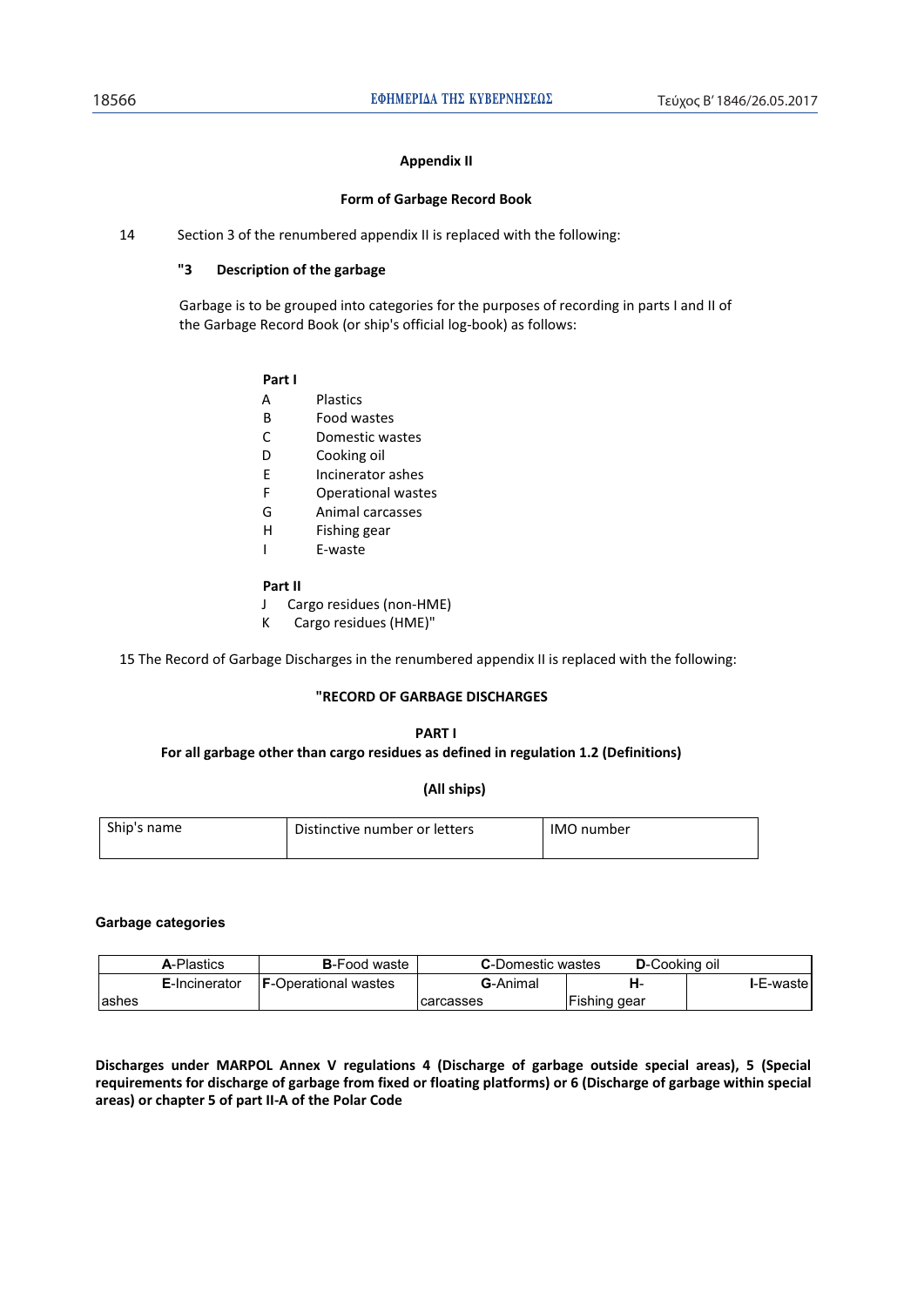| Date/<br>Time | Position of the ship<br>(latitude/longitude)                                                  | Category | Estimated<br>discharged | amount                                                         | Estimated<br>amount    | Remarks: (e.g.<br>start/stop time and            | Certification/<br>Signature |
|---------------|-----------------------------------------------------------------------------------------------|----------|-------------------------|----------------------------------------------------------------|------------------------|--------------------------------------------------|-----------------------------|
|               | <b>or</b> port if<br>discharged ashore or<br>name of ship if<br>discharged to<br>another ship |          | Into sea<br>$(m^3)$     | To<br>reception<br>facilities or<br>to another<br>ship $(m^3)$ | incinerated<br>$(m^3)$ | position of<br>incineration; general<br>remarks) |                             |
|               |                                                                                               |          |                         |                                                                |                        |                                                  |                             |
|               |                                                                                               |          |                         |                                                                |                        |                                                  |                             |
|               |                                                                                               |          |                         |                                                                |                        |                                                  |                             |
|               |                                                                                               |          |                         |                                                                |                        |                                                  |                             |

### **Exceptional discharge or loss of garbage under regulation 7 (Exceptions)**

| Date/<br>Time | Port or position<br>of the ship<br>(latitude/<br>longitude and<br>water depth if<br>known) | Category | Estimated<br>lamount lost<br>or<br>discharged | Remarks on the reason for the discharge or<br>and general remarks (e.g. reasonable<br>loss<br>precautions taken to prevent or minimize such<br>discharge or accidental loss and general<br>remarks) | Certification/<br>Signature |
|---------------|--------------------------------------------------------------------------------------------|----------|-----------------------------------------------|-----------------------------------------------------------------------------------------------------------------------------------------------------------------------------------------------------|-----------------------------|
|               |                                                                                            |          |                                               |                                                                                                                                                                                                     |                             |
|               |                                                                                            |          |                                               |                                                                                                                                                                                                     |                             |

DĂƐƚĞƌΖƐƐŝŐŶĂƚƵƌĞ͙͙͙͙͙͙͙͙͙͙͙͙͙͙͙͙͙͙͙͙͙͗͘ĂƚĞ͙͙͙͙͙͙͙͙͗͘͘

**PART II** 

# **For all cargo residues as defined in regulation 1.2 (Definitions)**

#### **(Ships that carry solid bulk cargoes)**

| Ship's name | Distinctive number or letters | IMO number |
|-------------|-------------------------------|------------|
|             |                               |            |

# **Garbage categories**

| J- Cargo residues (non-HME) | $\mathsf{K}\mathsf{F}$ Cargo residues (HME) |
|-----------------------------|---------------------------------------------|
|                             |                                             |

# **Discharges under regulations 4 (Discharge of garbage outside special areas) and 6 (Discharge of garbage within special areas)**

| Date/<br>Time | Position of the ship Category<br>(latitude/longitude<br><b>or</b> port if<br>discharged ashore | discharged                    | Estimated amount                                               | Start and stop positions of the<br>ship for discharges into the sea | Certification/<br>Signature |
|---------------|------------------------------------------------------------------------------------------------|-------------------------------|----------------------------------------------------------------|---------------------------------------------------------------------|-----------------------------|
|               |                                                                                                | Into sea<br>(m <sup>3</sup> ) | To<br>reception<br>facilities or<br>to another<br>ship $(m^3)$ |                                                                     |                             |
|               |                                                                                                |                               |                                                                |                                                                     |                             |
|               |                                                                                                |                               |                                                                |                                                                     |                             |
|               |                                                                                                |                               |                                                                |                                                                     |                             |

Master's ƐŝŐŶĂƚƵƌĞ͙͙͙͙͙͙͙͙͙͙͙͙͙͙͙͙͙͙͙͙͙͗͘ĂƚĞ͙͙͙͙͙͙͙͙͗͘͘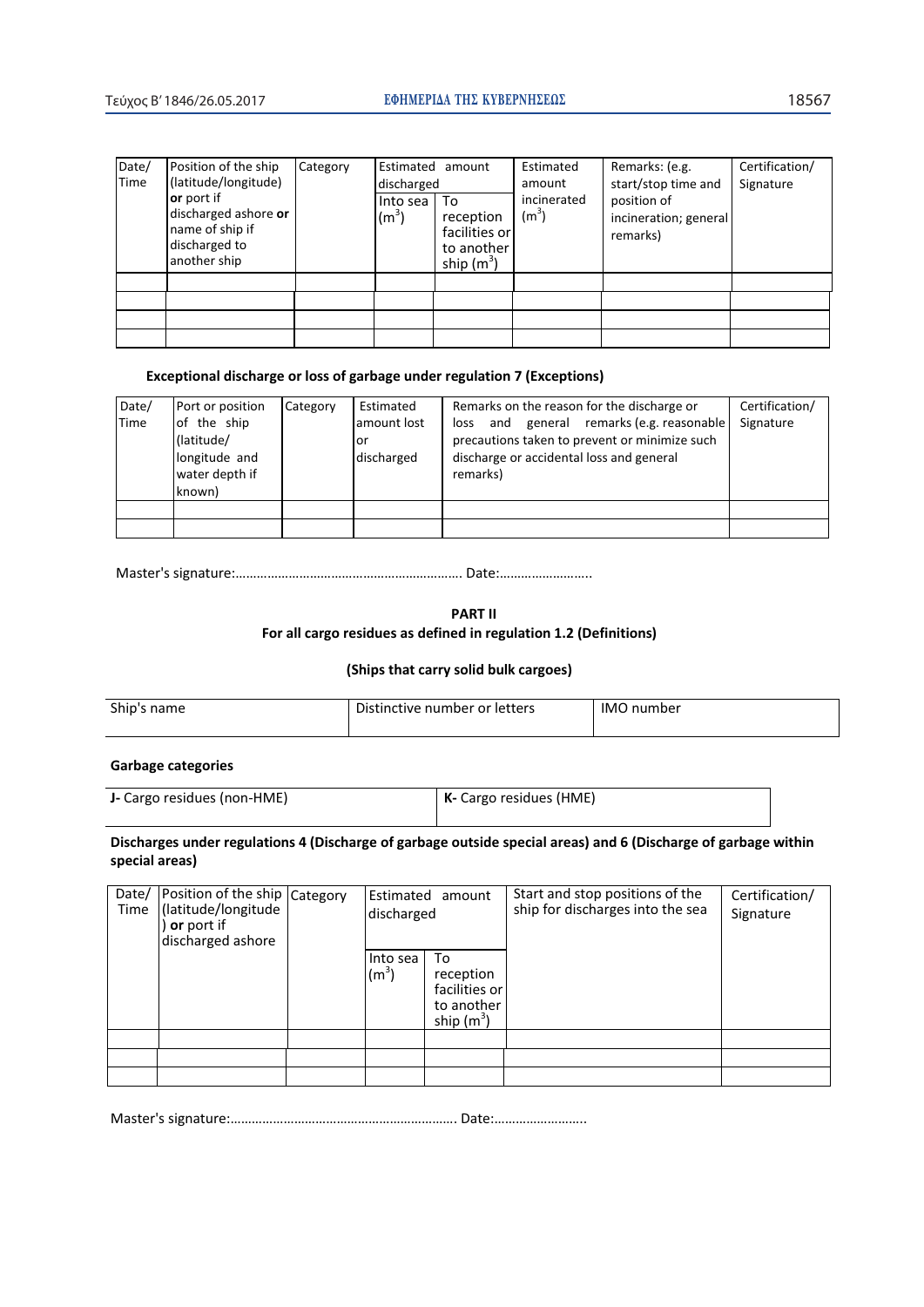ΑΠΟΦΑΣΗ MEPC. 277(70)

(Υιοθετήθηκε την 28η Οκτωβρίου 2016) ΤΡΟΠΟΠΟΙΗΣΕΙΣ ΣΤΟ ΠΑΡΑΡΤΗΜΑ ΤΗΣ ΔΙΕΘΝΟΥΣ ΣΥΜΒΑΣΗΣ ΓΙΑ ΤΗΝ ΠΡΟΛΗΨΗ ΡΥΠΑΝΣΗΣ ΤΗΣ ΘΑΛΑΣΣΑΣ ΑΠΟ ΠΛΟΙΑ, 1973, ΟΠΩΣ ΤΡΟΠΟΠΟΙ-ΗΘΗΚΕ ΜΕ ΤΟ ΠΡΩΤΟΚΟΛΛΟ ΤΟΥ 1978 ΣΧΕΤΙΚΑ ΜΕ ΑΥΤΗ.

Τροποποιήσεις στο Παράρτημα V της ΔΣ MARPOL (Επιβλαβείς Ουσίες για το Θαλάσσιο Περιβάλλον και Υπόδειγμα του Βιβλίου Απορριμμάτων).

Η ΕΠΙΤΡΟΠΗ ΠΡΟΣΤΑΣΙΑΣ ΘΑΛΑΣΣΙΟΥ ΠΕΡΙΒΑΛΛΟΝΤΟΣ,

ΜΝΗΜΟΝΕΥΟΝΤΑΣ το άρθρο 38(α) της Σύμβασης του Διεθνούς Ναυτιλιακού Οργανισμού σχετικά με τις αρμοδιότητες της Επιτροπής Προστασίας Θαλασσίου Περιβάλλοντος οι οποίες της παραχωρήθηκαν από τις διεθνείς συμβάσεις, για την πρόληψη και τον έλεγχο της θαλάσσιας ρύπανσης από πλοία,

ΣΗΜΕΙΩΝΟΝΤΑΣ το άρθρο 16 της Διεθνούς Σύμβασης για την Πρόληψη της Ρύπανσης από Πλοία, 1973, όπως τροποποιήθηκε από το Πρωτόκολλο του 1978 που έχει σχέση με αυτή (MARPOL), το οποίο ορίζει τη διαδικασία τροποποίησης και αναθέτει στο αρμόδιο όργανο του Οργανισμού την αρμοδιότητα εξέτασης και υιοθέτησης τροποποιήσεων αυτής,

ΕΧΟΝΤΑΣ ΕΞΕΤΑΣΕΙ στην 70η Συνοδό της, τις προτεινόμενες τροποποιήσεις στο Παράρτημα V της MARPOL, που αφορούν Επιβλαβείς Ουσίες για το Θαλάσσιο Περιβάλλον (ΕΟΠ) και το Υπόδειγμα του Βιβλίου Απορριμμάτων,

1 ΥΙΟΘΕΤΕΙ, σύμφωνα με το άρθρο 16(2)(δ) της Σύμβασης του 1973, τροποποιήσεις στο Παράρτημα V της Δ.Σ. MARPOL, το κείμενο των οποίων παρατίθεται στο Παράρτημα στη παρούσα απόφαση.

2 ΟΡΙΖΕΙ, σύμφωνα με το άρθρο 16(2) (στ) (iii) της Σύμβασης του 1973, ότι οι τροποποιήσεις θεωρούνται ότι έχουν γίνει αποδεκτές την 1η Σεπτεμβρίου 2017, εκτός εάν, πριν από την ημερομηνία αυτή, όχι λιγότερο από το ένα τρίτο των Μερών ή Μερών, των οποίων η συνολική χωρητικότητα των εμπορικών τους στόλων αποτελεί όχι λιγότερο από το πενήντα τοις εκατό της ολικής χωρητικότητας του παγκόσμιου εμπορικού στόλου, έχουν γνωστοποιήσει στον Οργανισμό την αντίρρησή τους στις τροποποιήσεις,

3 ΚΑΛΕΙ τα Μέρη να λάβουν υπόψη ότι, σύμφωνα με το άρθρο 16(2)(ζ) (ii) της MARPOL, οι αναφερόμενες τροποποιήσεις θα τεθούν σε ισχύ την 1η Μαρτίου 2018 μετά την αποδοχή τους σύμφωνα με την ανωτέρω παράγραφο 2,

4 ΑΙΤΕΙ, ο Γενικός Γραμματέας, σύμφωνα με το άρθρο 16(2)(ε) της MARPOL, να διαβιβάσει σε όλα τα Μέρη της MARPOL επικυρωμένα αντίγραφα της παρούσας απόφασης καθώς και το κείμενο των τροποποιήσεων που περιλαμβάνεται στο Παράρτημα αυτής,

5 ΑΙΤΕΙ ΠΕΡΑΙΤΕΡΩ, ο Γενικός Γραμματέας να διαβιβάσει στα Μέλη του Οργανισμού, τα οποία δεν είναι Μέρη στη MARPOL, αντίγραφα της παρούσας απόφασης και του Παραρτήματος αυτής.

#### ΠΑΡΑΡΤΗΜΑ

ΤΡΟΠΟΠΟΙΗΣΕΙΣ ΤΟΥ ΠΑΡΑΡΤΗΜΑΤΟΣ V ΤΗΣ Δ.Σ. MARPOL (Επιβλαβείς Ουσίες και Υπόδειγμα του Βιβλίου Απορριμμάτων)

ΠΑΡΑΡΤΗΜΑ V

ΚΑΝΟΝΙΣΜΟΙ ΓΙΑ ΤΗΝ ΑΠΟΦΥΓΗ ΡΥΠΑΝΣΗΣ ΑΠΟ ΑΠΟΡΡΙΜΜΑΤΑ ΠΛΟΙΩΝ

Κανονισμός 4

Απόρριψη απορριμμάτων εκτός ειδικών περιοχών

1 Στην δεύτερη πρόταση της παραγράφου 1.3, οι λέξεις «λαμβάνοντας υπόψη τις κατευθυντήριες οδηγίες του Οργανισμού» αντικαθίστανται με τις λέξεις «σύμφωνα με τα κριτήρια που ορίζονται στο προσάρτημα Ι αυτού του Παραρτήματος».

2 Μία νέα παράγραφος 3 προστίθεται ως εξής:

3 «Στερεά φορτία χύδην όπως ορίζονται στον κανονισμό VI/1-1.2 της Διεθνούς Σύμβασης για την Ασφάλεια στην θάλασσα (SOLAS), 1974, όπως τροποποιήθηκε, πλην σιτηρών, ταξινομούνται σύμφωνα με το προσάρτημα Ι αυτού του Παραρτήματος, και δηλώνονται από τον φορτωτή ως προς το εάν αυτά είναι ή όχι επιβλαβή για το θαλάσσιο περιβάλλον<sup>5</sup>».

3 Η υφιστάμενη παράγραφος 3 αναριθμείται ως παράγραφος 4.

#### Κανονισμός 6

Απόρριψη απορριμμάτων εντός ειδικών περιοχών

4 Η παράγραφος 1.2.1 αντικαθίσταται ως εξής:

«.1 Τα κατάλοιπα φορτίου που περιέχονται στο νερό πλυσίματος των αποθηκών φορτίων δεν περιέχουν ουσίες οι οποίες χαρακτηρίζονται επιβλαβείς για το θαλάσσιο περιβάλλον σύμφωνα με τα κριτήρια που ορίζονται στο προσάρτημα Ι αυτού του Παραρτήματος».

5 Μία νέα παράγραφος 1.2.2 προστίθεται ως εξής:

«.2 Τα στερεά φορτία χύδην όπως ορίζονται στον κανονισμό VI/1-1.2 της Διεθνούς Σύμβασης για την Ασφάλεια Ζωής στην θάλασσα (SOLAS), 1974, όπως τροποποιήθηκε, πλην σιτηρών, ταξινομούνται σύμφωνα με το προσάρτημα Ι αυτού του Παραρτήματος, και δηλώνονται από τον φορτωτή ως προς το εάν αυτά είναι επιβλαβή για το θαλάσσιο περιβάλλον<sup>5</sup>».

6 Μία νέα παράγραφος προστίθεται ως εξής:

«.3 Καθαριστικά και πρόσθετα καθαριστικών που περιέχονται σε αμπάρι νερού πλύσης δεν περιέχουν καμία ουσία ταξινομημένη ως επιβλαβής για το θαλάσσιο περιβάλλον λαμβάνοντας υπόψη κατευθυντήριες οδηγίες του Οργανισμού.

7 Οι υφιστάμενες παράγραφοι 1.2.2 έως 1.2.4 αναριθμούνται ως παράγραφοι 1.2.4 έως 1.2.6. Η απαριθμημένη παράγραφος 1.2.6 τροποποιείται ως εξής:

«.6 Όπου οι όροι των εδαφίων 2.1 έως 2.5 αυτής της παραγράφου πληρούνται, απόρριψη νερού πλύσης από αποθήκη φορτίου που περιέχει υπολείμματα πραγματοποιείται όσο το δυνατό μακρύτερα από την πλησιέστερη

<sup>5</sup> Για πλοία που πραγματοποιούν διεθνή ταξίδια αναφορά γίνεται στο μέρος 4.2.3 του Διεθνούς Ναυτιλιακού Κώδικα Στερεών Φορτίων Χύδην (IMSBC), για πλοία που δεν πραγματοποιούν διεθνή ταξίδια, δύναται να χρησιμοποιηθούν άλλες διασαφηνίσεις όπως αυτές καθορίζονται από τον Οργανισμό.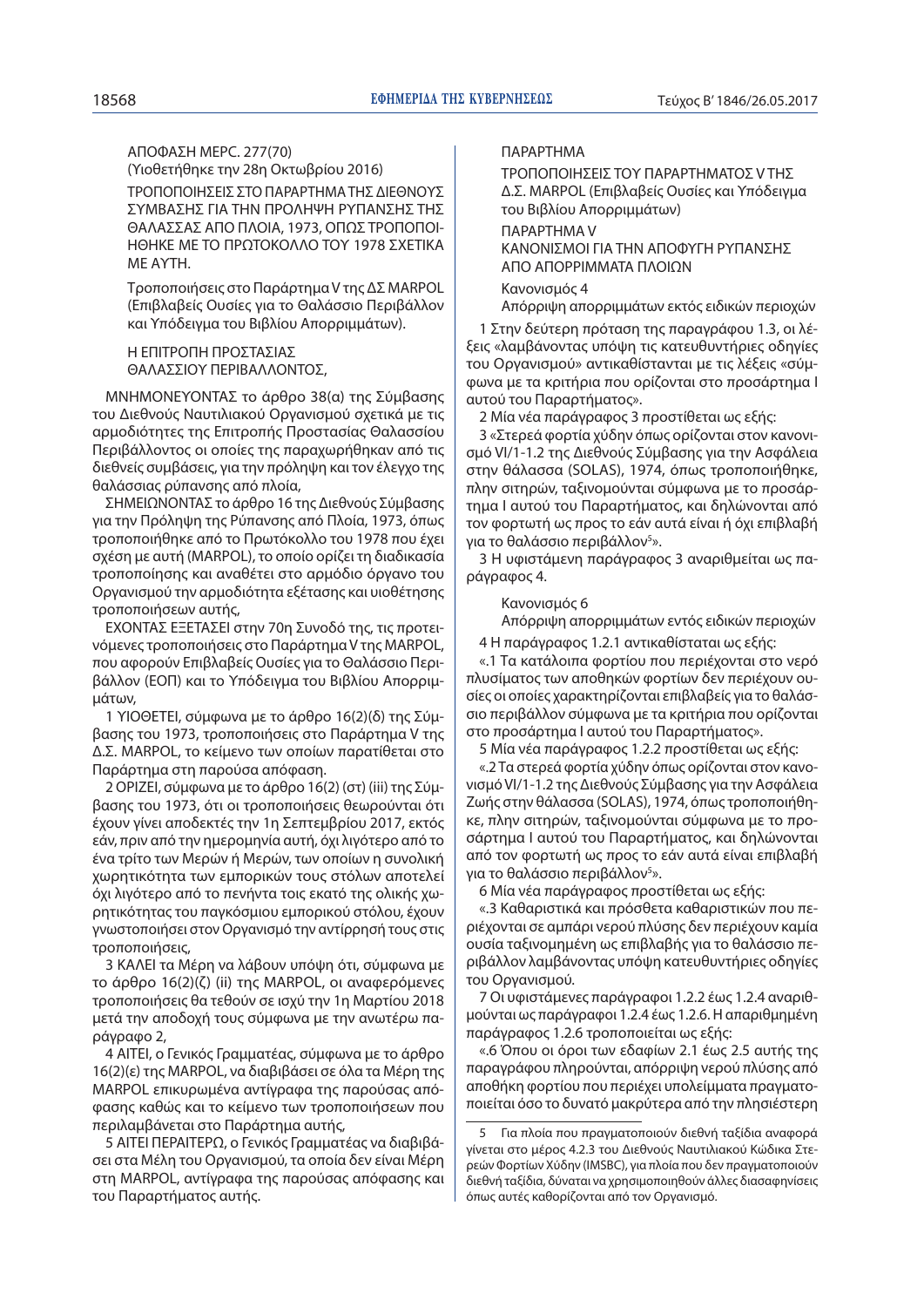ακτή ή τμήμα πάγου και όχι λιγότερο από 12 ναυτικά μίλια από την πλησιέστερη ακτή ή παγοκρηπίδα.

Κανονισμός 10

Πινακίδες, σχέδια διαχείρισης απορριμμάτων και τήρηση αρχείων απορριμμάτων

8 Στην εισαγωγική φράση της παραγράφου 3, οι λέξεις «το προσάρτημα» αντικαθίσταται με τις λέξεις «προσάρτημα II» 9 Η παράγραφος 3.2 αντικαθίσταται ως εξής:

«.2 Η εγγραφή για κάθε απόρριψη στη θάλασσα σύμφωνα με τον κανονισμό 4,5,6 ή την ενότητα 5.2 του κεφαλαίου 5 του μέρους ΙΙ-Α του Πολικού Κώδικα περιλαμβάνει ημερομηνία και ώρα, στίγμα του πλοίου (γεωγραφικό μήκος και πλάτος), κατηγορία των απορριμμάτων και την εκτιμώμενη ποσότητα (σε κυβικά μέτρα) που απορρίφθηκε. Για απόρριψη καταλοίπων φορτίου καταγράφεται, επιπροσθέτως των ανωτέρω, το στίγμα έναρξης και λήξης της απόρριψης.

10 Μετά την υφιστάμενη παράγραφο 3.2, νέες παράγραφοι 3.3 και 3.4 εισάγονται ως εξής:

«.3 Η εγγραφή για κάθε ολοκληρωμένη αποτέφρωση περιλαμβάνει ημερομηνία, και ώρα και στίγμα του πλοίου (γεωγραφικό μήκος και πλάτος) κατά την έναρξη και την λήξη της αποτέφρωσης, κατηγορία των απορριμμάτων που αποτεφρώθηκαν και εκτιμώμενη ποσότητα που αποτεφρώθηκε ανά κατηγορία σε κυβικά μέτρα.

«.4 Η εγγραφή για κάθε απόρριψη σε ευκολία υποδοχής ή σε άλλο πλοίο περιλαμβάνει ημερομηνία και ώρα απόρριψης, λιμάνι ή εγκατάσταση ή όνομα πλοίου, κατηγορία των απορριμμάτων που απορρίφθηκαν και εκτιμώμενη ποσότητα που απορρίφθηκε για κάθε κατηγορία σε κυβικά μέτρα.

11 Η υφιστάμενη παράγραφος 3.3 αναριθμείται ως 3.5 και μεταξύ των λέξεων «Βιβλίο» και «θα», εισέρχονται οι λέξεις «μαζί με αποδείξεις που λαμβάνονται από εγκαταστάσεις υποδοχής».

12 Η υφιστάμενη παράγραφος 3.4 αναριθμείται ως 3.6 και αντικαθίσταται ως εξής:

«.6 Σε περίπτωση απόρριψης ή τυχαίας απώλειας όπως αναφέρεται στον κανονισμό 7 αυτού του Παραρτήματος γίνεται εγγραφή στο Βιβλίο Απορριμμάτων, ή σε περίπτωση πλοίου ολικής χωρητικότητας μικρότερης από 400, καταχωρείται στο επίσημο ημερολόγιο του πλοίου, η ημερομηνία και ώρα του συμβάντος, το λιμάνι ή το στίγμα του πλοίου την ώρα του συμβάντος (γεωγραφικό μήκος και πλάτος, βάθος θαλάσσης εάν είναι γνωστό), η αιτία της απόρριψης ή απώλειας, στοιχεία για τα είδη που απορρίφθηκαν ή απωλέσθηκαν, κατηγορίες των απορριμμάτων που απορρίφθηκαν ή απωλέσθηκαν, εκτιμώμενη ποσότητα για κάθε κατηγορία σε κυβικά μέτρα, εύλογα μέτρα που ελήφθησαν για την πρόληψη και τον περιορισμό της απόρριψης ή τυχαίας απώλειας και γενικές παρατηρήσεις».

13 Ένα νέο προσάρτημα Ι προστίθεται ως ακολούθως και το υφιστάμενο προσάρτημα αναριθμείται ως προσάρτημα II:

> «Προσάρτημα Ι Κριτήρια για την ταξινόμηση των στερεών φορτίων χύδην ως επιβλαβή για το θαλάσσιο περιβάλλον

Για τους σκοπούς του παρόντος Παραρτήματος, κα-

τάλοιπα φορτίου θεωρούνται επιβλαβή για το θαλάσσιο περιβάλλον (ΗΜΕ) εάν είναι υπολείμματα στερεών φορτίων χύδην τα οποία είναι ταξινομημένα σύμφωνα με τα κριτήρια του Παγκοσμίως Εναρμονισμένου Συστήματος Ταξινόμησης και Επισήμανσης των Χημικών Ουσιών των Ηνωμένων Εθνών (GHS) που πληρούν τις ακόλουθες παραμέτρους<sup>6</sup>

.1 Οξεία Τοξικότητα στο Υδάτινο Περιβάλλον Κατηγορίας 1 και/ή

.2 Χρόνια Τοξικότητα στο Υδάτινο Περιβάλλον Κατηγορίας 1 ή 2 και/ή

.3 Καρκινογένεση<sup>7</sup> Κατηγορίας 1Α ή 1Β συνδυασμένη με μη άμεση διάσπαση/αποδόμηση και ύπαρξη υψηλής βιοσυσσώρευσης και/ή

.4 Μεταλλαξιγένεση<sup>7</sup> Κατηγορίας 1Α ή 1Β συνδυασμένη με μη άμεση διάσπαση/αποδόμηση και ύπαρξη υψηλής βιοσυσσώρευσης και/ή

.5 Τοξικότητα στην Αναπαραγωγή<sup>7</sup> Κατηγορίας 1Α ή 1B συνδυασμένη με μη άμεση διάσπαση/αποδόμηση και ύπαρξη υψηλής βιοσυσσώρευσης και/ή

.6 Ειδική τοξικότητας<sup>7</sup> στα όργανα - στόχους ύστερα από Επανειλημμένη Έκθεση Κατηγορίας 1 συνδυασμένη με μη άμεση διάσπαση/αποδόμηση και ύπαρξη υψηλής βιοσυσσώρευσης και/ή

.7 στερεά φορτία χύδην που περιέχουν ή αποτελούνται από συνθετικά πολυμερή, καουτσούκ, πλαστικά, ή σφαιρίδια πλαστικής πρώτης ύλης (αυτό περιλαμβάνει υλικά τα οποία είναι τεμαχισμένα, αλεσμένα, ψιλοκομμένα, ή μουλιασμένα ή παρόμοια υλικά).»

#### Προσάρτημα II

Υπόδειγμα Βιβλίου Απορριμμάτων

14 Το μέρος 3 του αναριθμημένου προσαρτήματος II αντικαθίσταται ως εξής:

«3 Περιγραφή των απορριμμάτων

Τα απορρίμματα πρέπει να ομαδοποιούνται σε κατηγορίες για τους σκοπούς της καταχώρισης στα μέρη Ι και II του Βιβλίου Απορριμμάτων (ή στο επίσημο ημερολόγιο του πλοίου) ως εξής:

- Μέρος Ι
- Α Πλαστικά
- Β Απόβλητα τροφών
- C Οικιακά Απόβλητα
- D Μαγειρικό λάδι
- Ε Στάχτες αποτέφρωσης
- F Λειτουργικά απόβλητα
- G Σφάγια ζώων
- Η Αλιευτικός εξοπλισμός
- Ι Ηλεκτρονικά απόβλητα

6 Τα κριτήρια βασίζονται στο UN GHS. Για συγκεκριμένα υλικά (π.χ. μέταλλα και ανόργανα μεταλλικά συστατικά), στα παραρτήματα 9 και 10 στο UN GHS διατίθεται η απαραίτητη καθοδήγηση για την ορθή μετάφραση των κριτηρίων και της ταξινόμησης.

7 Προϊόντα που ταξινομούνται για Καρκινογένεση, Μεταλλαξιγένεση, Τοξικότητα στην Αναπαραγωγική Ικανότητα, Επανειλημμένη έκθεση τοξικότητας σε συγκεκριμένο όργανο για στοματικούς και δερματικούς κινδύνους ή χωρίς προσδιορισμό της οδού έκθεσης στην δήλωση επικινδυνότητας.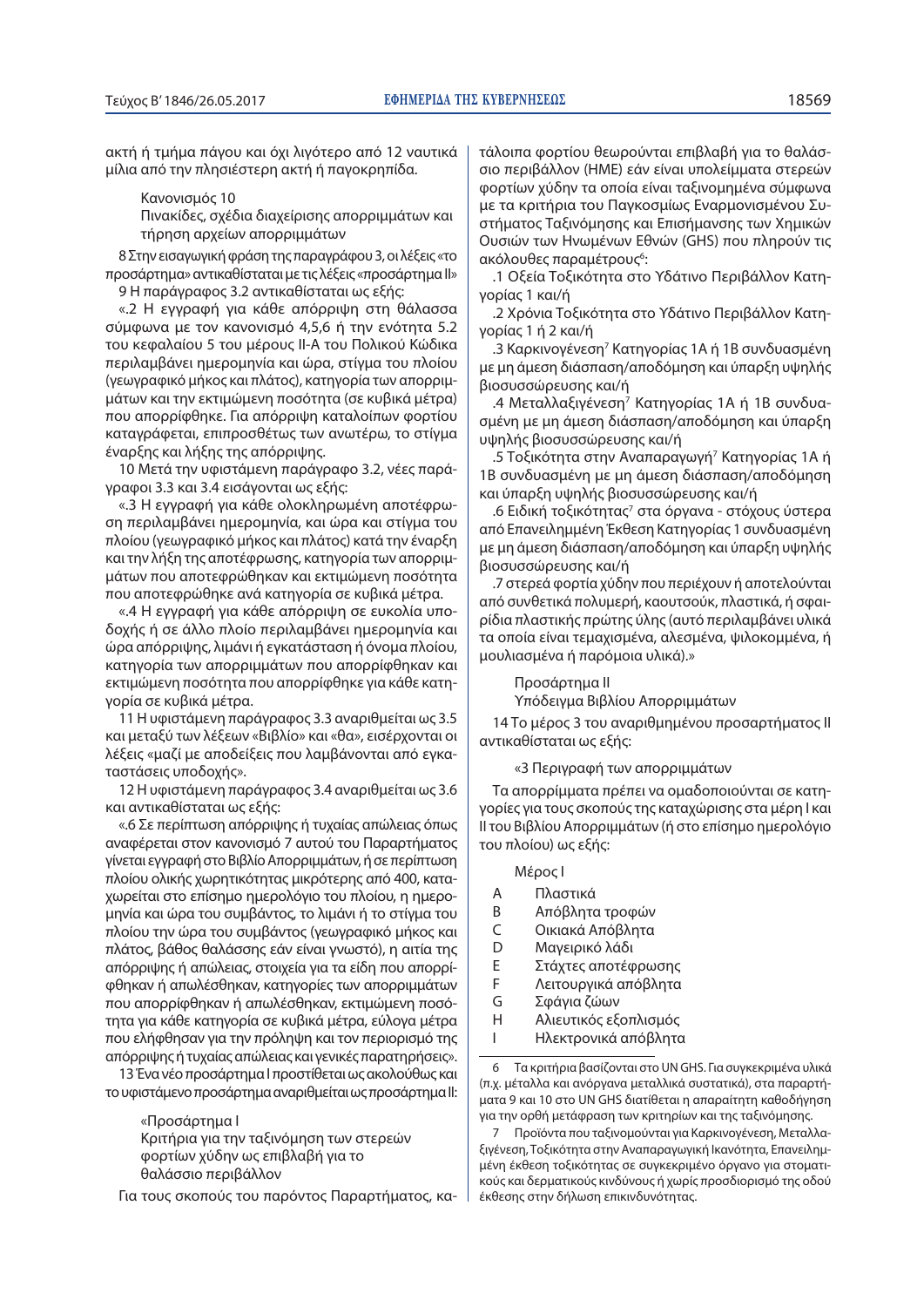Μέρος II

J Κατάλοιπα φορτίου (όχι επιβλαβή για το θαλάσσιο περιβάλλον-non ΗΜΕ)

Κ Κατάλοιπα φορτίου (επιβλαβή για το θαλάσσιο περιβάλλον-ΗΜΕ)»

15 Η Εγγραφή της Απόρριψης Απορριμμάτων στο αναριθμησμένο προσάρτημα II αντικαθίσταται ως εξής:

«ΕΓΓΡΑΦΗ ΑΠΟΡΡΙΨΕΩΝ ΑΠΟΡΡΙΜΜΑΤΩΝ

#### **ɀȵɆɃɇȻ**

#### Για όλα τα απορρίμματα πλην των καταλοίπων φορτίου όπως ορίζεται στον κανονισμό 1.2 (Ορισμοί)

| (Όλα τα πλοία) |  |  |  |
|----------------|--|--|--|
|----------------|--|--|--|

|  | $\overline{M}$ | ینم مید خود داشت<br>οάμματα<br>- 00110100<br>זואו | IMC |
|--|----------------|---------------------------------------------------|-----|
|--|----------------|---------------------------------------------------|-----|

#### Κατηγορίες απορριμμάτων

| Α-Πλαστικά  | Β-Κατάλοιπα<br>τροφών | Γ- οικιακά απόβλητα   | Δ-Μαγειρικό λάδι     |                      |
|-------------|-----------------------|-----------------------|----------------------|----------------------|
| Ε- Στάχτες  | <b>Ζ-</b> Λειτουργικά | <b>Η-</b> Σφανία ζώων | <b>Θ-</b> Αλιευτικός | <b>Ι-</b> Ηλεκτονικά |
| αποτέφρωσης | απόβλητα              |                       | Εξοπλισμός           | απόβλητα             |

Aπορρίψεις σύμφωνα με τους κανονισμούς 4 (Απόρριψη απορριμμάτων εκτός ειδικών περιοχών), 5 (Ειδικές διατάξεις για απόρριψη απορριμμάτων από μόνιμες ή πλωτές εξέδρες) ή 6 (Απόρριψη **ɲʋʉʌʌɿʅʅɳʏʘʆɸʆʏʊʎɸɿɷɿʃʙʆʋɸʌɿʉʖʙʆͿʏʉʐɅɲʌɲʌʏɼʅɲʏʉʎV ʏɻʎMARPOL ɼʏʉʃɸʔɳʄɲɿʉϱʏʉʐ**  $\mu$ έρους ΙΙ-Α του Πολικού Κώδικα

| Ημερομηνία<br>/ώρα | Στίγμα του<br>πλοίου<br>(γεωγραφικό                                                                          | Κατηγορία | Εκτιμώμενη ποσότητα<br>που απορρίφθηκε |                                                   | Εκτιμώμενη<br>ποσότητα που<br>αποτεφρώθηκε | Σχόλια: (π.χ.<br>ώρα<br>έναρξης/λήξης             | Πιστοποίησ<br>η/Υπογραφή |
|--------------------|--------------------------------------------------------------------------------------------------------------|-----------|----------------------------------------|---------------------------------------------------|--------------------------------------------|---------------------------------------------------|--------------------------|
|                    | μήκος/πλάτος)<br>ή λιμένας για<br>παράκτια διάθεση<br>ή όνομα του<br>πλοίου για<br>απόρριψη σε<br>άλλο πλοίο |           | Στη<br>θάλασσα                         | Σε ευκολία<br>υποδοχής ή<br>σε άλλο<br>πλοίο (m3) | (m3)                                       | και στίγμα της<br>αποτέφρωσης –<br>γενικά σχόλια) |                          |
|                    |                                                                                                              |           |                                        |                                                   |                                            |                                                   |                          |
|                    |                                                                                                              |           |                                        |                                                   |                                            |                                                   |                          |
|                    |                                                                                                              |           |                                        |                                                   |                                            |                                                   |                          |
|                    |                                                                                                              |           |                                        |                                                   |                                            |                                                   |                          |

#### Aτυχηματική απόρριψη ή απώλεια απορριμμάτων σύμφωνα με τον κανονισμό 7 (Εξαιρέσεις)

| Ημερομηνία | Λιμάνι ή στίγμα του πλοίου   | Κατηγορία | Εκτιμώμενη | Σχόλια για τους     | Πιστοποίηση/ |
|------------|------------------------------|-----------|------------|---------------------|--------------|
| /ώρα       | (γεωγραφικό μήκος/πλάτος και |           | ποσότητα   | λόγους της          | Υπογραφή     |
|            | βάθος θαλάσσης εάν είναι     |           | απώλειας ή | απόρριψης ή         |              |
|            | γνωστό)                      |           | απόρριψης  | απώλειας και        |              |
|            |                              |           | (m3)       | γενικά σχόλια (π.χ. |              |
|            |                              |           |            | εύλογα μέτρα που    |              |
|            |                              |           |            | ελήφθησαν για       |              |
|            |                              |           |            | την πρόληψη ή       |              |
|            |                              |           |            | τον περιορισμό      |              |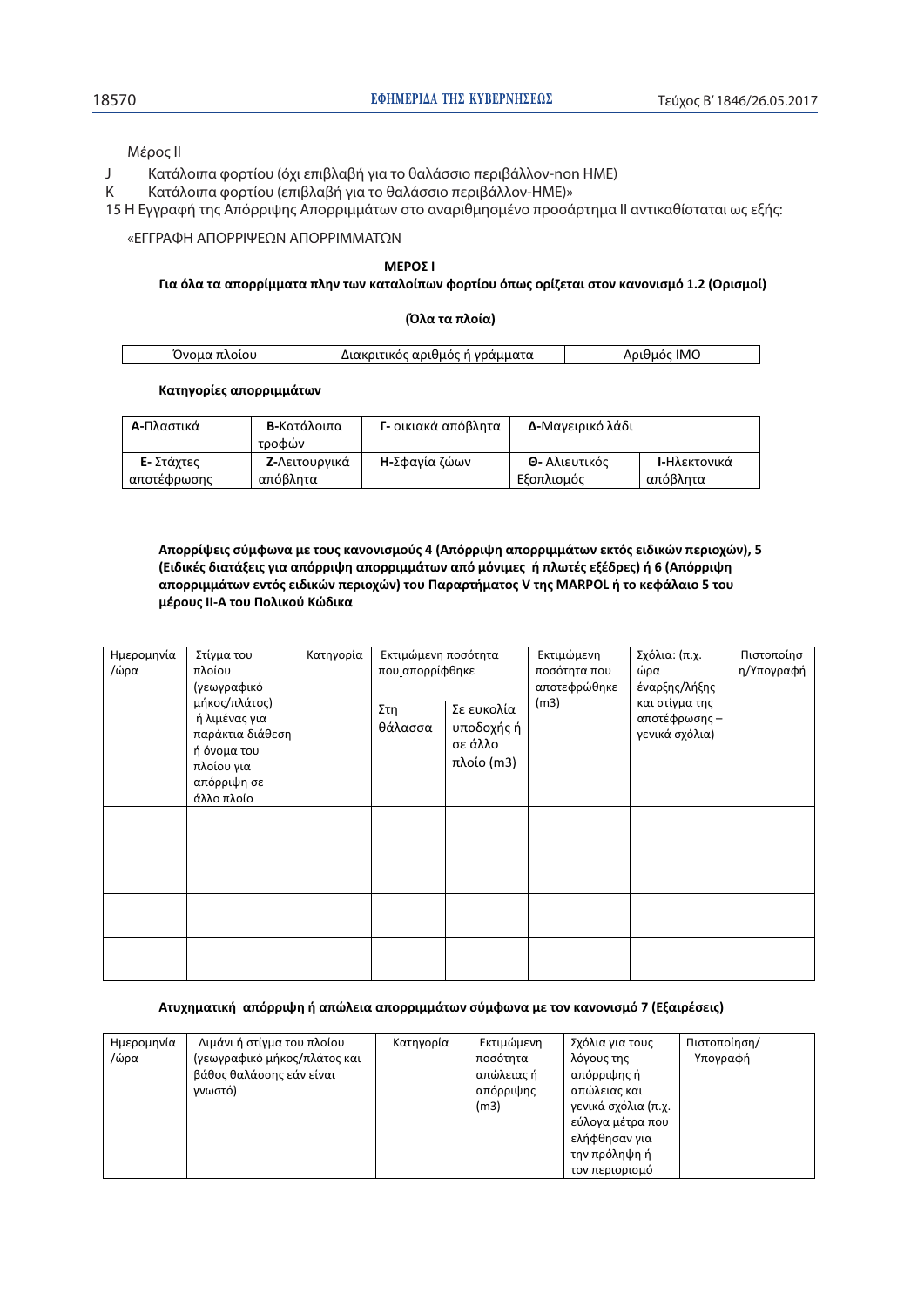|  |  | αυτής της<br>απόρριψης ή<br>  τυχαίας απώλειας<br>  και γενικά σχόλια) |  |
|--|--|------------------------------------------------------------------------|--|
|  |  |                                                                        |  |
|  |  |                                                                        |  |

ɉʋʉɶʌɲʔɼʋʄʉɿɳʌʖʉʐ͗ ͙͙͙͙͙͙͙͙͙͙͘͘ ȸʅɸʌʉʅɻʆʀɲ͙͙͙͙͙͙͗͘

 $M$ έρος ΙΙ

#### Για όλα τα κατάλοιπα φορτίου όπως ορίζονται στον κανονισμό 1.2 (Ορισμοί)

#### **;ɅʄʉʀɲʋʉʐʅɸʏɲʔɹʌʉʐʆʖʑɷɻʆʍʏɸʌɸɳʔʉʌʏʀɲͿ**

| w<br>ונזונו<br>$\mathbf{r}$ | $\overline{\phantom{a}}$<br>ликог<br>.<br>uu.<br>$\mathbf{v}$<br>. | IM( |
|-----------------------------|--------------------------------------------------------------------|-----|
|                             |                                                                    |     |

#### Κατηγορίες απορριμμάτων

| <b>J-</b> Κατάλοιπα φορτίου | <b>Κ</b> -Κατάλοιπα φορτίου |
|-----------------------------|-----------------------------|
| (non-HME)                   | (HME)                       |

#### Aπορρίψεις σύμφωνα με τους κανονισμούς 4 (Απόρριψη απορριμμάτων εκτός ειδικών περιοχών) και 6 **(Απόρριψη απορριμμάτων εντός ειδικών περιοχών)**

| Ημερομηνία<br>/ ώρα | Στίγμα του πλοίου<br>(γεωγραφικό<br>μήκος/πλάτος) ή<br>λιμάνι για<br>παράκτια διάθεση | Κατηγορία | Εκτιμώμενη ποσότητα που<br>απορρίφθηκε |                                                      | Στίγμα του πλοίου<br>για έναρξη και | Πιστοποίηση/<br>Υπογραφή |
|---------------------|---------------------------------------------------------------------------------------|-----------|----------------------------------------|------------------------------------------------------|-------------------------------------|--------------------------|
|                     |                                                                                       |           | Στη<br>θάλασσα<br>(m3)                 | Σε ευκολία<br>υποδοχής<br>ή σε άλλο<br>πλοίο<br>(m3) | λήξη απορρίψεων<br>στη θάλασσα      |                          |
|                     |                                                                                       |           |                                        |                                                      |                                     |                          |
|                     |                                                                                       |           |                                        |                                                      |                                     |                          |
|                     |                                                                                       |           |                                        |                                                      |                                     |                          |

ɉʋʉɶʌɲʔɼʋʄʉɿɳʌʖʉʐ͙͙͙͙͙͙͗ ȸʅɸʌʉʅɻʆʀɲ͙͙͙͙͗͘͘